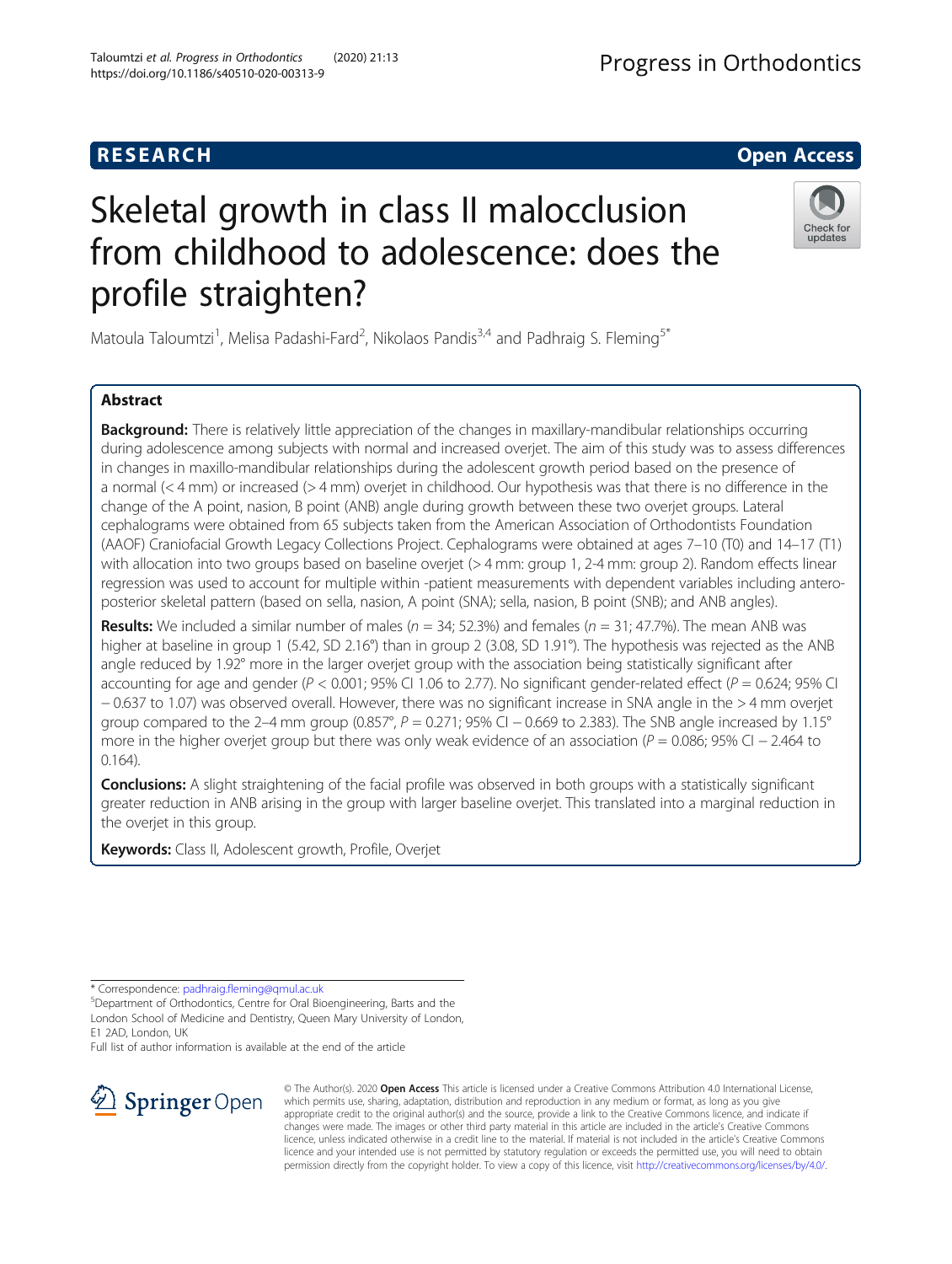# Background

An appreciation of changes in maxillo-mandibular relationships during the adolescent growth period is integral to planning the nature and timing of intervention, particularly growth modification directed at antero-posterior and vertical correction. Although a retrognathic mandible, prognathic maxilla or combination of both can contribute to increased overjet, McNamara (1981), in an analysis of 277 8- to 10-year-olds, observed a prognathic maxilla in only 25% of the class II sample with a retrognathic mandible predominating [[1](#page-5-0)]. Similarly, Carter in a radiographic assessment of 30 untreated cases found a retrognathic mandible is typical [[2](#page-5-0)], reflected clinically in a convex soft tissue profile [\[3](#page-5-0)].

It has been suggested that differences in craniofacial measures between class II and the class I malocclusion are established early in childhood and persist into the adult dentition [\[3](#page-5-0)–[6](#page-5-0)] with growth trends in both groups of subjects being analogous [[3](#page-5-0)–[9](#page-5-0)]. However, reduced mandibular growth rates among class II subjects compared with normal controls have been observed throughout the circum-pubertal period  $[3, 10-12]$  $[3, 10-12]$  $[3, 10-12]$  $[3, 10-12]$  $[3, 10-12]$  $[3, 10-12]$ . In contrast, no difference in mandibular growth in class II subjects have also been found from the deciduous dentition into the permanent dentition [\[3](#page-5-0), [6](#page-5-0)]. Moreover, while no significant differences in the position of the maxillary base and dentition have been identified in class II subjects with growth [\[13](#page-5-0), [14](#page-5-0)], other data describe significant increases in maxillary protrusion during the circumpubertal period [[5\]](#page-5-0).

Based on further longitudinal data from growth studies, some straightening of the profile and reduction in facial convexity may occur during the pubertal growth phase [[15\]](#page-5-0), although this has not been a universal finding [\[12\]](#page-5-0) and little change in the skeletal profile is thought to occur in late adolescence [\[8](#page-5-0)]. A greater increase in absolute mandibular length is intuitive as its overall dimension is greater than that of the maxilla with the percentage difference in the increase between mandibular and maxillary less significant; mandibular length also incorporates a marked vertical component, while maxillary growth is usually measured from the anterior nasal spine (ANS) to the posterior nasal spine (PNS) and is therefore essentially horizontal. Moreover, in an analysis of 8–18 year-olds with skeletal 2 patterns and increased overjet who had no orthodontic treatment, over 4mm more forward growth of the mandible relative to the maxilla was noted, although the occlusion and overjet was unaffected; this was attributed to the cuspal interdigitation [\[16](#page-5-0)]. Therefore, while increases in the absolute mandibular dimensions exceed those of the maxilla during adolescence, this does not normally result in occlusal improvement in class II malocclusion without active orthodontic intervention [[17\]](#page-5-0).

There is therefore conflicting data concerning growth patterns in class II and class I subjects with relatively little information pertaining to differences during the circum-pubertal period. The aim of this study was to assess differences in changes in maxillo-mandibular relationships during the adolescent growth period based on normal  $(< 4 \text{ mm})$  or increased  $(> 4 \text{ mm})$  overjet in childhood. We hypothesized that there is no difference in the changes in the A point, nasion, B point (ANB) angle during growth, between subjects presenting with normal and increased overjet in childhood.

#### Methods

The sample consisted of 65 subjects taken from the American Association of Orthodontists Foundation (AAOF) Craniofacial Growth Legacy Collections Project. Subjects were obtained from 7 out of 9 available collections based on the inclusion criteria within the primary studies. Specifically, 6 subjects were taken from the Burlington Growth Study, 8 from Denver Growth Study, 7 from Forsyth Twin Study, 5 from Iowa Growth Study, 12 from Mathews Growth Study, 25 from the Michigan Growth Study and 2 from the Oregon Growth Study.

Subjects were selected using a convenience sampling approach based on the following inclusion criteria: (1) lateral cephalograms available at ages 7–10 (T0) and 14–17 (T1) and (2) no prior orthodontic treatment. In order to obtain the largest possible sample and increase the statistical power, all eligibile subjects were included in the study. The subjects from Denver, Iowa and Oregon growth studies were of Caucasian origin, while those from Burlington, Mathews and Michigan growth studies were of predominantly Caucasian origin, although specific information was not available. Overall, the growth studies spanned a period from 1927 to 1967 with children having their first radiograph as early as 1 year of age.

Subjects were allocated into two groups based on baseline overjet as follows: Overjet in excess of 4 mm at age  $7-10$  (group 1) or ranging from 2 to 4 mm at age  $7-10$ (group 2). Where multiple cephalograms were available within each age group for a subject, the earliest film in the 7 to 10 years category and the latest film for the 14 to 17 years time-point were traced. Overjet measurements were obtained directly from data presented within the AAOF website. The cephalograms were traced by the same operator (M.T.) following training by the senior researcher (P.S.F.) using digital image analysis software (Digimizer Version 5.3.5). The following cephalometric angles were measured (Fig. [1](#page-2-0)): (1) SNA (sella, nasion, A point), (2) SNB (sella, nasion, B point), (3) ANB (A point, nasion, B point), (4) UIMx (long axis of upper incisor to maxillary plane), (5) LIMP (lower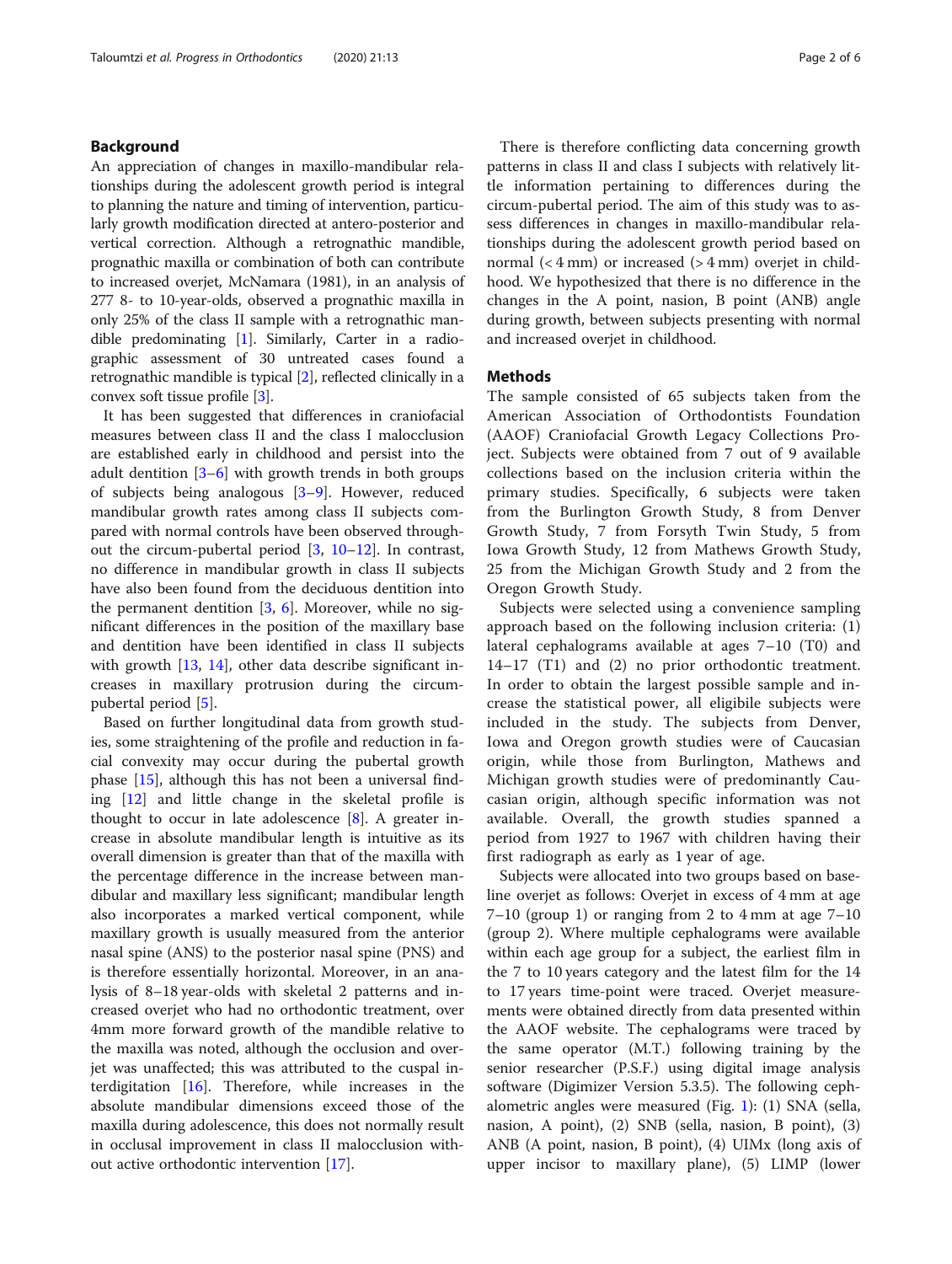<span id="page-2-0"></span>

incisor to mandibular plane) and (6) MMPA (maxillary to mandibular plane). To determine intra-examiner reliability, 20 randomly chosen lateral cephalograms were retraced by the same examiner (M.T.) 2 weeks after the initial tracing using the same software to determine the error resulting from landmark selection or tracing. Reliability was assessed by using Bland-Altman's limits of agreement for all measurements. It was found to be good for all parameters (Table [1](#page-3-0)).

Descriptive statistics were calculated for demographic and clinical data where available including linear and angular cephalometric measurements at baseline (7–10 years) and at the later period (14– 17 years). The random effects linear regression models were fitted to account for multiple within patient measurements with dependent variables SNA, SNB and ANB angles and independent variables including overjet group, age and gender. All statistical analyses were conducted with STATA® version 16 software (Stata Corporation, College Station, TX, USA).

# Results

Overall, there were a similar number of males ( $n = 34$ ; 52.3%) and females ( $n = 31$ ; 47.7%). The two overjet groups at T0 (age 7–10 years) had a similar number of subjects with 33 subjects (50.8%) having an overjet above 4 mm (group 1) and 32 (49.2%) with an overjet of 2–4 mm (Table [2](#page-3-0)). Groups were comparable in terms of age at both time-points (Table [3\)](#page-3-0).

The mean SNA values were similar in both groups at baseline increasing from 0.59 to 1.36° in both groups (Table [3\)](#page-3-0) with a slightly greater increase in the normal overjet group (group 2; Table [3](#page-3-0)). SNB values increased in both groups over the observation period (2.26 to 2.5°) with the mean SNB value being marginally higher in group 2 at the later time-point (79.46° vs. 78.35°). In terms of ANB, the mean ANB was higher at baseline in group 1 (5.42, SD 2.16°) than in group 2 (3.08, SD 1.91°). A difference remained at the later time-point, although this difference declined to 1.55° (Table [3](#page-3-0)).

The ANB angle reduced by 1.92° more in the higher overjet group compared to the 2–4 mm of overjet group with the association being statistically significant after taking age into account ( $P < 0.001$ ; 95% CI 1.06 to 2.77; Table [4\)](#page-3-0). As such, the profile straightened more in the higher overjet group. No significant gender-related effect  $(P = 0.624; 95\% \text{ CI} - 0.64 \text{ to } 1.07)$  was observed. Random effects linear regression modelling revealed no significant increase in SNA angle in the > 4 mm overjet group compared to the 2–4 mm group after adjusting for age  $(0.94^{\circ}, P = 0.22; 95\% \text{ CI} - 0.58 \text{ to } 2.47)$ . The SNB angle increased by 1.15° more in the higher overjet group after adjusting for age but there was only weak evidence of this association ( $P = 0.11$ ; 95% CI – 2.38 to 0.24). When older, the adolescents had a 0.308 increase in the SNB angle compared to when they were younger  $(P < 0.001)$ .

# **Discussion**

The results from the present analysis suggest that a reduction in facial convexity tends to occur with age irrespective of the start overjet, although this improvement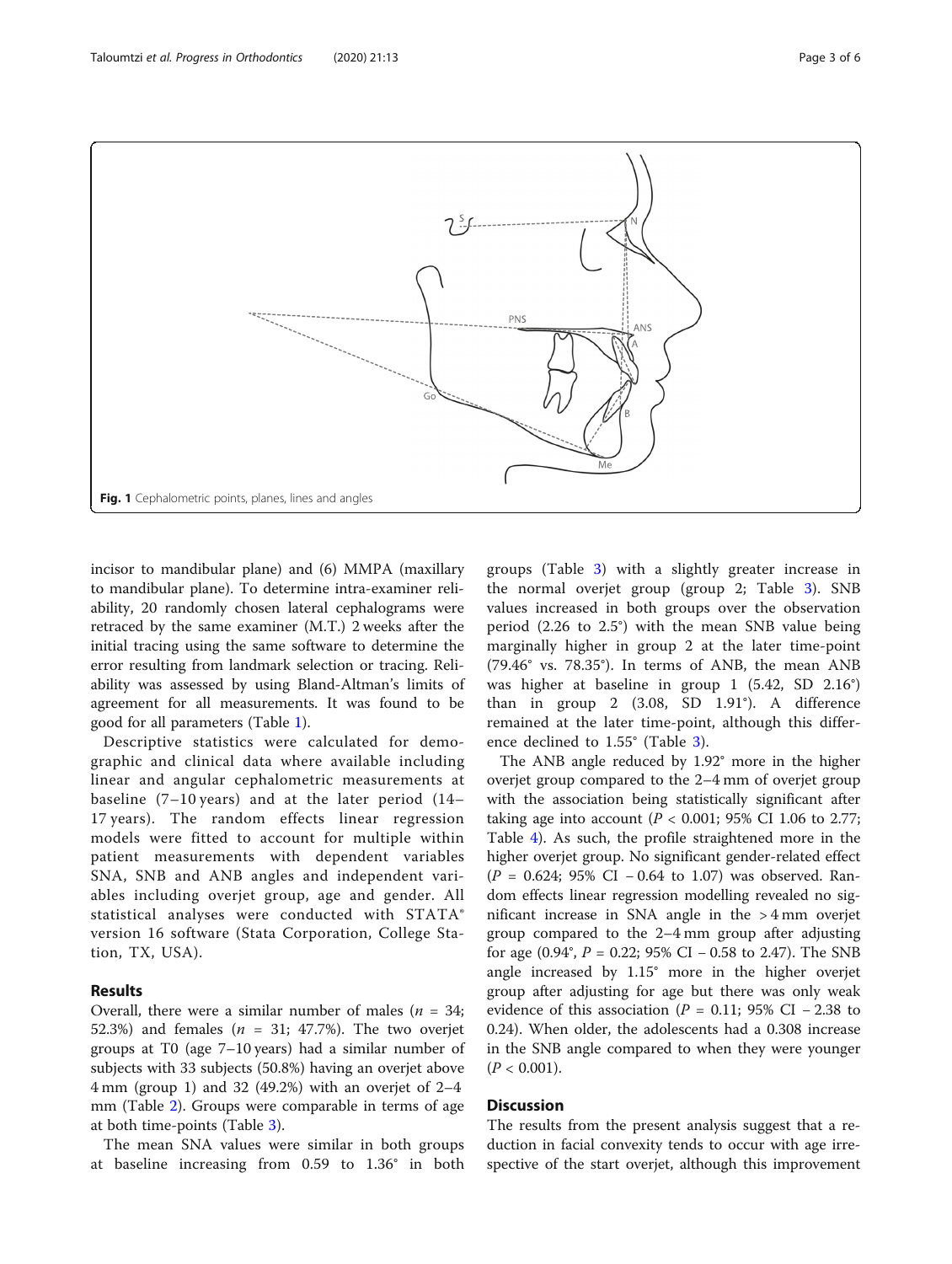may be marginally more marked in those with larger overjet in pre-adolescence. Specifically, inter-maxillary relationships appeared to change slightly in both groups with minor increases in SNA (0.59 to 1.36°) being dwarfed by more substantial increases in SNB (2.26 to 2.5°) leading to an overall reduction in facial convexity reflected in a decrease in ANB by 1.12 to 1.91°. This finding is in keeping with previous research [\[15,](#page-5-0) [17](#page-5-0)]. This improvement appears, however, to have marginal effect in terms of occlusal relationships with the overjet decreasing slightly more in the group experiencing more favourable growth.

The straightening of the profile observed over a mean observation of 7.7 years from 8.1 to 15.8 years reflects changes arising in juvenile, pre-pubertal and adolescent years. This finding mirrors a longitudinal study based on the Belfast Growth Study, in which the SNA angle did not change significantly between 5 and 15 years in all groups (classes I, II and III) while the SNB angle increased slightly in all groups except for the class II division 2 females [\[10\]](#page-5-0). Similarly, Chung and Wong [\[18](#page-5-0)] in an analysis of untreated skeletal class II males and females from ages 9 to 18 from the Bolton-Brush and Burlington Growth studies found that the SNA and SNB angles increased and the ANB angle decreased in all groups with age. The authors concluded that the skeletal

Table 4 Changes in mandibular and maxillary position (ANB, SNA and SNB) by overjet group (> 4 mm or 2-4 mm) at T0, adjusted for age and gender ( $n = 65$ )

|            | Variable Predictor             |                 | B-Coefficient 95% Cl |                     | $P$ value |
|------------|--------------------------------|-----------------|----------------------|---------------------|-----------|
| anb        | Overjet group 2-4 mm Reference |                 |                      |                     |           |
|            |                                | $>4$ mm 1.92    |                      | 1.06, 2.77 < 0.001  |           |
| <b>SNA</b> | Overjet group 2-4 mm Reference |                 |                      |                     |           |
|            |                                | $>4$ mm 0.94    |                      | $-0.58, 2.47, 0.22$ |           |
| <b>SNB</b> | Overjet group 2-4 mm Reference |                 |                      |                     |           |
|            |                                | $>4$ mm $-1.07$ |                      | $-2.38, 0.24$ 0.11  |           |

<span id="page-3-0"></span>Table 1 Assessment of the repeatability of measures in the study ( $n = 20$ )

Mean SD 95% CI

| <b>SNA</b>         |         |      |               |
|--------------------|---------|------|---------------|
| Measurement 1      | 82.35   | 4.18 |               |
| Measurement 2      | 82.50   | 3.95 |               |
| <b>Differences</b> | 0.15    | 0.49 | $-0.08, 0.38$ |
| Average            | 82.43   | 4.11 |               |
| <b>SNB</b>         |         |      |               |
| Measurement 1      | 78.63   | 4.10 |               |
| Measurement 2      | 78.85   | 3.91 |               |
| Differences        | 0.22    | 0.54 | $-0.03, 0.47$ |
| Average            | 78.74   | 4.01 |               |
| <b>ANB</b>         |         |      |               |
| Measurement 1      | 3.73    | 2.64 |               |
| Measurement 2      | 3.66    | 2.62 |               |
| <b>Differences</b> | $-0.07$ | 0.24 | $-0.18, 0.04$ |
| Average            | 3.69    | 2.63 |               |
| <b>MMPA</b>        |         |      |               |
| Measurement 1      | 25.00   | 4.12 |               |
| Measurement 2      | 24.85   | 3.98 |               |
| <b>Differences</b> | $-0.14$ | 0.40 | $-0.33, 0.04$ |
| Average            | 24.92   | 4.05 |               |
| <b>UIMx</b>        |         |      |               |
| Measurement 1      | 115.38  | 5.74 |               |
| Measurement 2      | 115.54  | 5.70 |               |
| Differences        | 0.16    | 0.42 | $-0.04, 0.36$ |
| Average            | 115.46  | 5.72 |               |
| <b>LIMP</b>        |         |      |               |

Measurement 1 96.85 3.99 Measurement 2 96.68 4.14

Average 96.76 4.06

**Table 2** Sample demographics ( $n = 65$ )

Age T0

Age T1

Sex

Differences − 0.17 0.51 − 0.4, 0.07

Min–max 7–10 7–10 7–10 Mean (SD) 7.88 (0.98) 8.36 (0.9) 8.12 (0.96)

Min–max 14–17 14–17 14–17 Mean (SD) 15.84 (1.08) 15.85 (1.06) 15.85 (1.06)

Male 15 19 34 Female 17 14 31

Group 1 Group2 Overall  $N = 32$   $N = 33$   $N = 65$ 

Table 3 Clinical and cephalometric descriptive results per overjet group at T0 and T1 ( $n = 65$ )

At age 7–10 (T0) At age 14–17 (T1) Group 1 Group 2 Group 1 Group 2 Mean SD Mean SD Mean SD Mean SD Age 7.88 0.98 8.36 0.90 15.84 1.08 15.85 1.06 Overjet 6.21 1.86 2.98 0.54 5.16 1.58 3.28 1.33 SNA 81.25 2.92 80.04 3.80 81.84 3.46 81.40 3.52 SNB 75.85 2.28 77.20 3.03 78.35 3.08 79.46 3.41 ANB 5.42 2.16 3.08 1.91 3.51 1.93 1.96 1.83 MMPA 28.01 4.38 25.38 4.34 26.80 4.61 23.67 4.20 UIMx 113.97 4.83 115.92 4.86 114.36 5.99 113.75 5.31 LIMP 94.03 4.60 97.20 4.51 96.44 5.52 97.85 6.99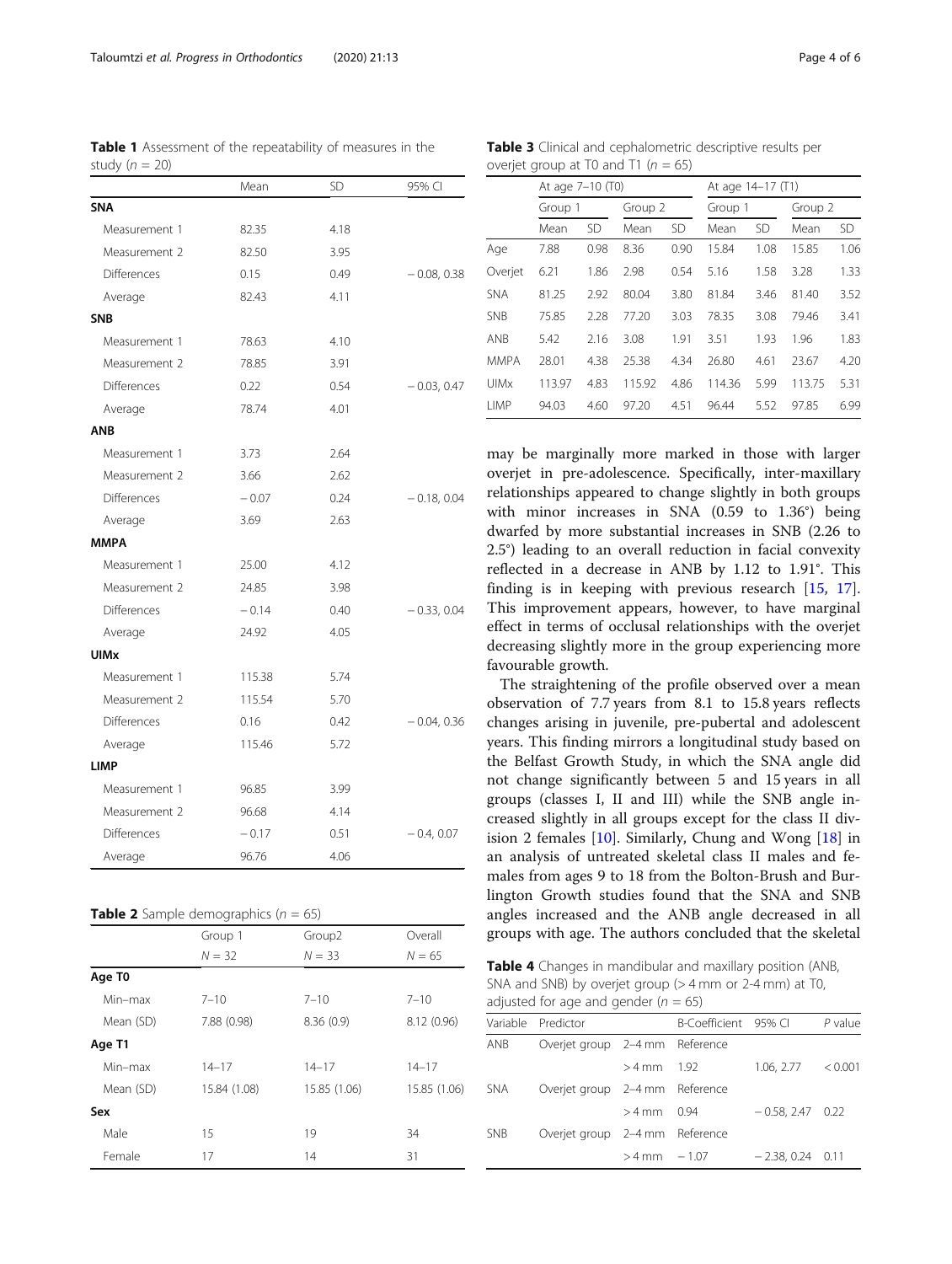class II relationship tended to improve with age, although no gender-related effect was observed in relation to angular measurements in keeping with the findings from the present study [\[18](#page-5-0)].

A demonstrable increase in SNB value (up to 2.5°) arose in both groups over the observation period. Subjects included in the present study were based on the initial overjet scores with growth in any direction therefore being conceivable. However, Riesmeijer (2004) in an analysis of 7- to 14- year-olds encompassing Fels, Michigan and Nijmegan databases, observed a greater increase in SNB in the class I group. Similarly, the ANB angle reduced less with age in both genders in the class II compared with the class I group [\[19\]](#page-5-0). The latter was confirmed by Lundström and Woodside who concluded that mandibular retrognathia can be determined at age 9 becoming more marked with age [[20\]](#page-5-0). Conversely, in a longitudinal study involving 30 participants between 12 and 17 years of age, a 1° reduction in ANB angle was found in class II males while a more backwards and downward mandibular growth pattern was apparent in females [[2](#page-5-0)]. No gender-related trends were observed in the present larger sample suggesting that anteroposterior skeletal and occlusal changes are likely to be similar among both males and females during juvenile and adolescent growth.

Mean overjet was observed to reduce slightly in group 1. This may well reflect improvement in the intermaxillary relationships; however, the difference was limited (1.05 mm). Conversely, a marginal increase in overjet (0.3 mm) was identified in group 2. Importantly, however, the overjet at the later time-period remained normal (3.28 mm, SD 1.33) in the latter cohort, while continuing to be excessive in group 1 (5.16 mm, SD 1.58). Similarly, in an analysis of untreated skeletal class I subjects from the Bolton-Brush and Burlington Growth Studies, Chung and Mongiovi observed that overjet did not worsen with age  $[21]$  $[21]$ . The clinical relevance of this is clear with intervention required to address class II malocclusion, while early achievement of a class I incisor relationship is likely to be relatively stable over a period of growth. The latter has variously been confirmed with antero-posterior correction among the more stable orthodontic changes [\[22](#page-5-0), [23](#page-5-0)].

In terms of dental change, marginal improvement was observed in the present study in the group with larger initial overjet. This contrasts with a previous analysis of 25 untreated subjects with class II malocclusion observed for a 2.5-year period from the deciduous into the mixed dentition, in which the clinical signs of class II malocclusions in the deciduous dentition persisted or become exaggerated. However, the cephalometric changes of the class II sample over this growth period showed significantly greater growth increments in the

maxilla and smaller growth increments in the mandible [[5\]](#page-5-0). Conversely, Bishara et al. [\[6](#page-5-0)], in a comparison of untreated class II division I subjects with normal subjects in the mixed early permanent dentition, found that class II subjects with increased ANB angle had similar growth profiles to those of normal subjects. However, the analysis in this study did not extend beyond an average age of 12.2 years, when active growth is still ongoing. The authors concluded that class II malocclusion is not 'selfcorrecting' in growing patients [[6\]](#page-5-0). It is noteworthy that the assessment undertaken in the present analysis was more sustained incorporating both the period of maximal pre-pubertal growth and adolescent growth.

In terms of limitations, the present study was retrospective being based on historical data made available as part of the AAOF Craniofacial Growth Legacy Collections Project. As such, there are constraints in relation to the generalizability of the findings with the majority of subjects being white Caucasian. Moreover, the historical nature of the data is potentially problematic in view of the possibility of secular trends relating to changing facial appearance. The latter is a particular problem in comparative studies using historical controls in conjunction with contemporary groups [[24](#page-5-0)]. Notwithstanding this, while subtle changes in craniofacial form have been attributed to a 'year of birth' effect [\[25](#page-5-0)], there is no evidence to suggest that growth patterns over the adolescent period have changed over the past 90 years. Analysis was limited to cephalometric data; as such, there are associated constraints in terms of reliability and validity  $[26]$  $[26]$ ; notwithstanding this, in view of the historical nature of the data, clinical correlation was not possible. Notwithstanding this, serial cephalometric analysis continues to form the mainstay for assessing the pattern and magnitude of craniofacial growth.

# Conclusions

A reduction in facial convexity characterized by a decrease in ANB angle was observed in both groups with a significantly greater reduction in ANB arising in the group with larger baseline overjet. This change translated into a marginal improvement in the overjet relative to the group with normal initial overjet.

#### Abbreviations

AAOF: American Association of Orthodontists Foundation; ANB: A point, nasion, B point; ANS: Anterior nasal spine; CI: Confidence interval; LIMP: Lower incisor to mandibular plane angle; MMPA: Maxillary to mandibular plane angle; P: P value; PNS: Posterior nasal spine; SD: Standard deviation; SNA: Sella, nasion, A point angle; SNB: Sella, nasion, B point; UIMx: Long axis of upper incisor to maxillary plane angle

#### Acknowledgements

Not applicable.